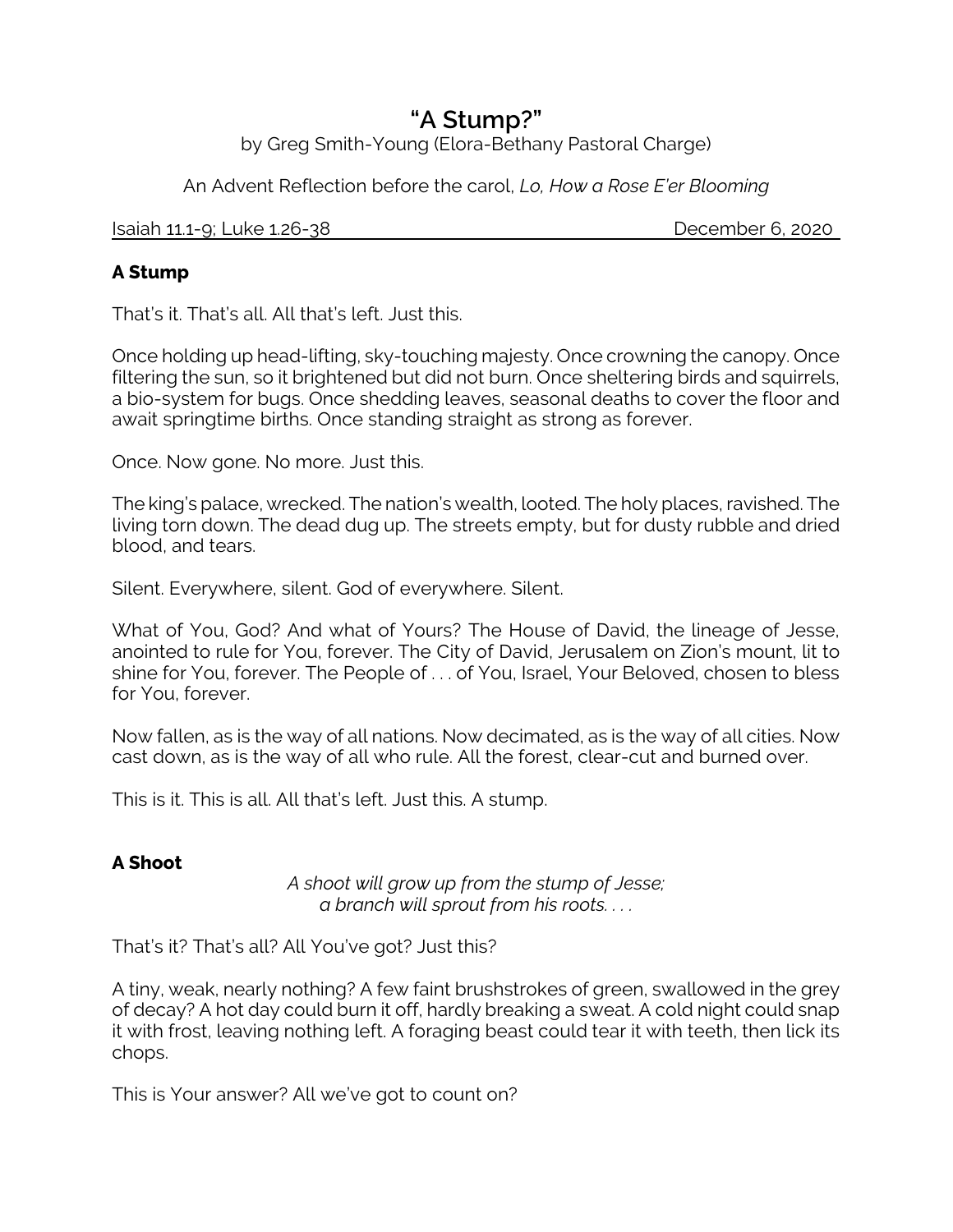Your fragile promise, Lord Almighty

#### **The Branch**

*A shoot will grow up from the stump of Jesse; a branch will sprout from his roots.*

*The Lord's spirit will rest upon him, a spirit of wisdom and understanding, a spirit of planning and strength, a spirit of knowledge and fear of the Lord.*

*He will delight in fearing the Lord. He won't judge by appearances, nor decide by hearsay. He will judge the needy with righteousness, and decide with equity for those who suffer in the land. He will strike the violent with the rod of his mouth; by the breath of his lips he will kill the wicked.*

*Righteousness will be the belt around his hips, and faithfulness the belt around his waist.*

*The wolf will live with the lamb, and the leopard will lie down with the young goat; the calf and the young lion will feed together, and a little child will lead them. The cow and the bear will graze. Their young will lie down together, and a lion will eat straw like an ox. A nursing child will play over the snake's hole; toddlers will reach right over the serpent's den. They won't harm or destroy anywhere on my holy mountain. The earth will surely be filled with the knowledge of the Lord, just as the water covers the sea.*

Okay! Now we're talking!

This shoot, God will grow into a tree. This small beginning, God will flourish into a forest. This tiny remnant, a leftover, is God's Messiah and all things will be blessed.

Look at who he is: Spirit-filled with wisdom and understanding, foresight and strength, knowledge and reverence.

Look at how he'll lead: Justice, finally. Fairness, fully. In particular, for those who are poor. All who cut them down with destruction and hate, God will finish.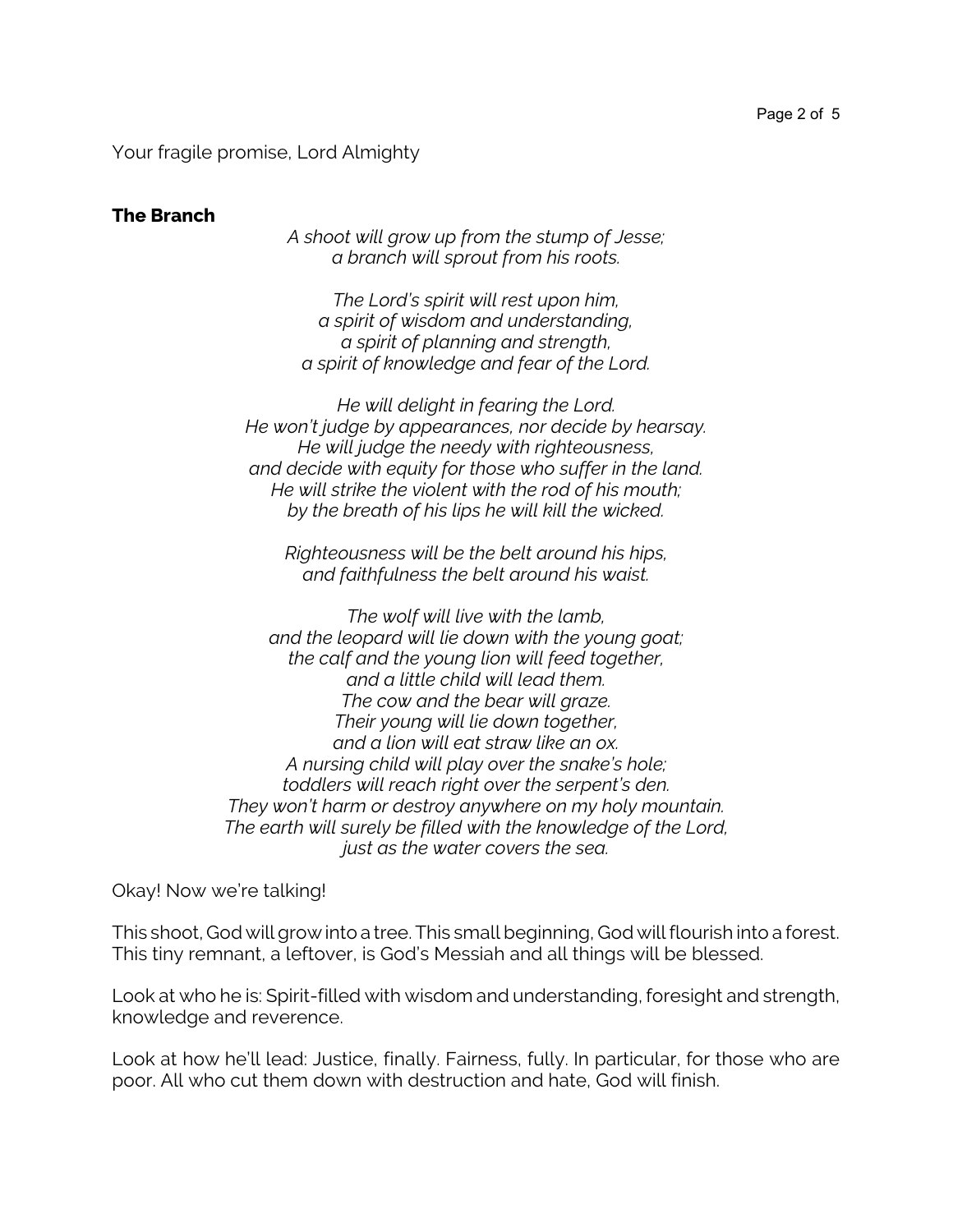Look at what will happen: Peace. Reconciliation, through all creation. No fear. God's way, everywhere.

All because of the shoot, growing from a stump, who is God's anointed, our Messiah.

## **Look!**

*When Elizabeth was six months pregnant, God sent the angel Gabriel to Nazareth, a city in Galilee, to a virgin who was engaged to a man named Joseph, a descendant of David's house. The virgin's name was Mary.* 

> *When the angel came to her, he said, "Rejoice, favored one! The Lord is with you!"*

*She was confused by these words and wondered what kind of greeting this might be.*

*The angel said, "Don't be afraid, Mary. God is honoring you. Look!* . . ."

Look?

Galilee? Not much of worth there, just fishers, farmers, and foreigners.

Nazareth? Not much good will ever come from a place like that.

A virgin? Not old enough to be given in marriage.

Not much to look at, is there?

### **Rejoice!**

*When Elizabeth was six months pregnant, God sent the angel Gabriel to Nazareth, a city in Galilee, to a virgin who was engaged to a man named Joseph, a descendant of David's house. The virgin's name was Mary.* 

> *When the angel came to her, he said, "Rejoice, favored one! The Lord is with you!"*

*She was confused by these words and wondered what kind of greeting this might be.*

*The angel said, "Don't be afraid, Mary. God is honoring you. Look!*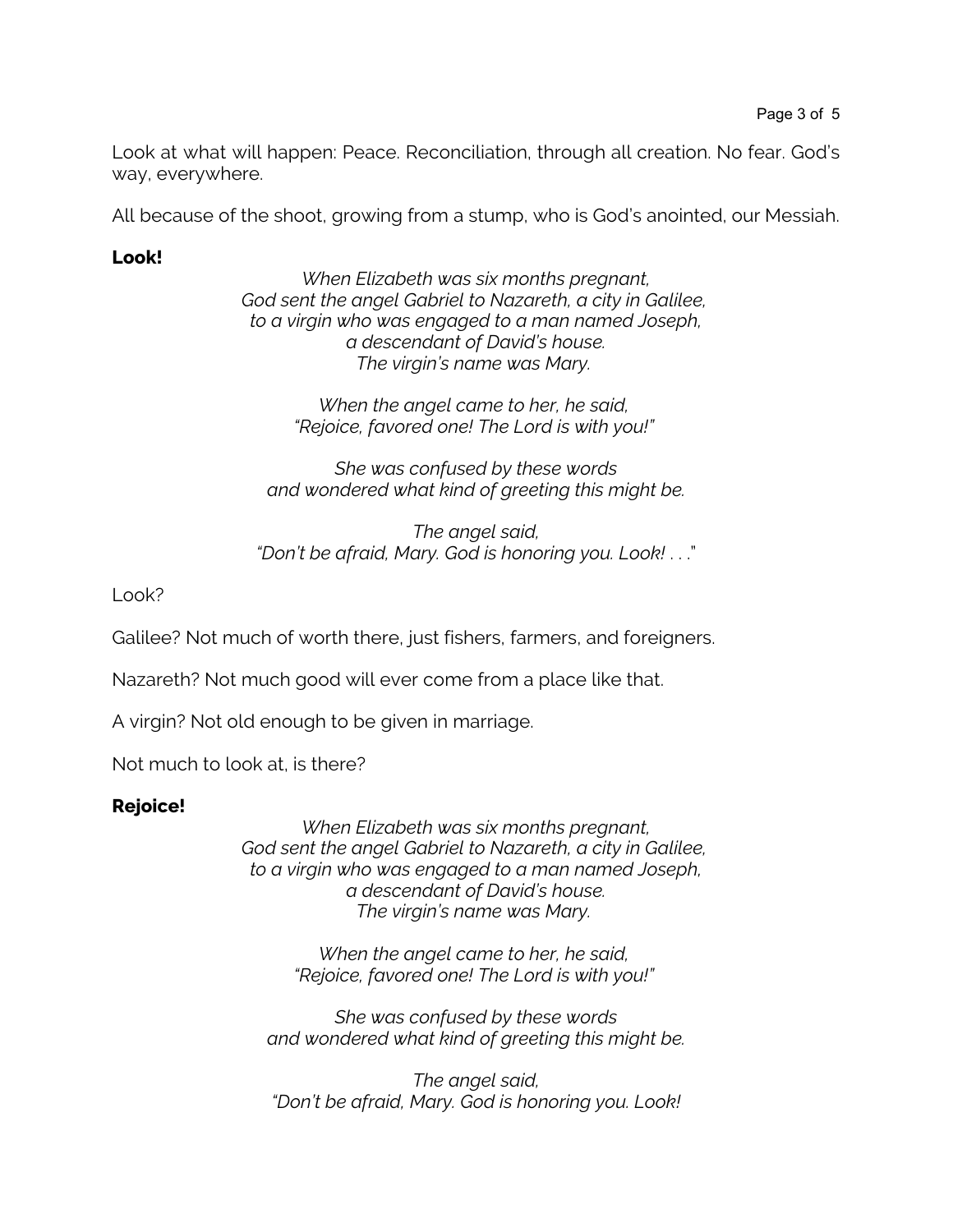Page 4 of 5

*You will conceive and give birth to a son, and you will name him Jesus. He will be great and he will be called the Son of the Most High. The Lord God will give him the throne of David his father. He will rule over Jacob's house forever, and there will be no end to his kingdom."*

*Then Mary said to the angel, "How will this happen since I haven't had sexual relations with a man?"*

> *The angel replied, "The Holy Spirit will come over you and the power of the Most High will overshadow you. Therefore, the one who is to be born will be holy. He will be called God's Son.*

*Look, even in her old age, your relative Elizabeth has conceived a son. This woman who was labeled 'unable to conceive' is now six months pregnant.*

*Nothing is impossible for God."*

*Then Mary said, "I am the Lord's servant. Let it be with me just as you have said."* 

*Then the angel left her.*

Okay! Now we're talking!

Look! Rejoice! This Mary is going to birth a baby.

Look! Rejoice! The tiny shoot from the stump of Jesse, the embryonic inheritor of God's promise to David. His mustard-seed kingdom is coming. His hidden-yeast reign will be over all, forever and ever.

Look! Rejoice! The Holy Spirit will give this child, and he'll be holy, in the fullness of God.

Look! Rejoice! In even the Elizabeths well-past their prime, God's new life is being born.

Look! Rejoice! Nothing is impossible for God.

And Look! Rejoice! She says "Yes!" With a small, still voice that thunders through the cosmos.